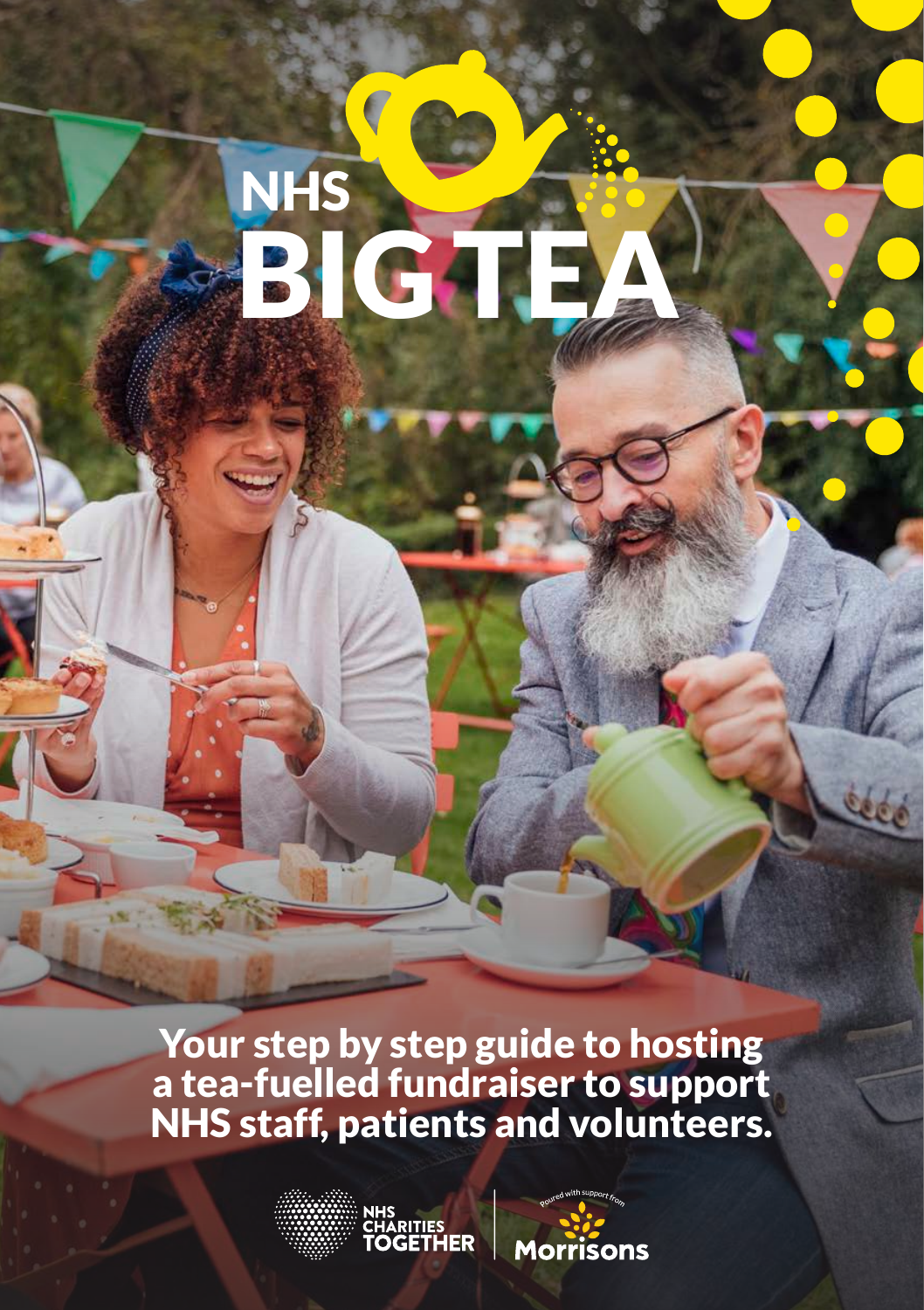# THANK YOU, YOUR CUPPAS WILL CHANGE LIVES

Our NHS is amazing, but it can't face every challenge alone. That's why we're so thankful you're putting the kettle on to help provide the extra support NHS staff, patients and volunteers need now, more than ever before. Thank you for making our healthcare the best it can be by making tea, and for playing your part in helping the NHS go further.



#### Here's how the money you raise could help:

**£20** could help pay for a one-to-one mental health or bereavement counselling session for NHS staff.

**£50** could help provide training in peer-to-peer support for NHS staff, so everyone can be there for each other.

**£150** could help fund a sleep pod for NHS staff so they can rest after long shifts.

**£500** could go towards a wellbeing room, where wonderful NHS workers can recover.

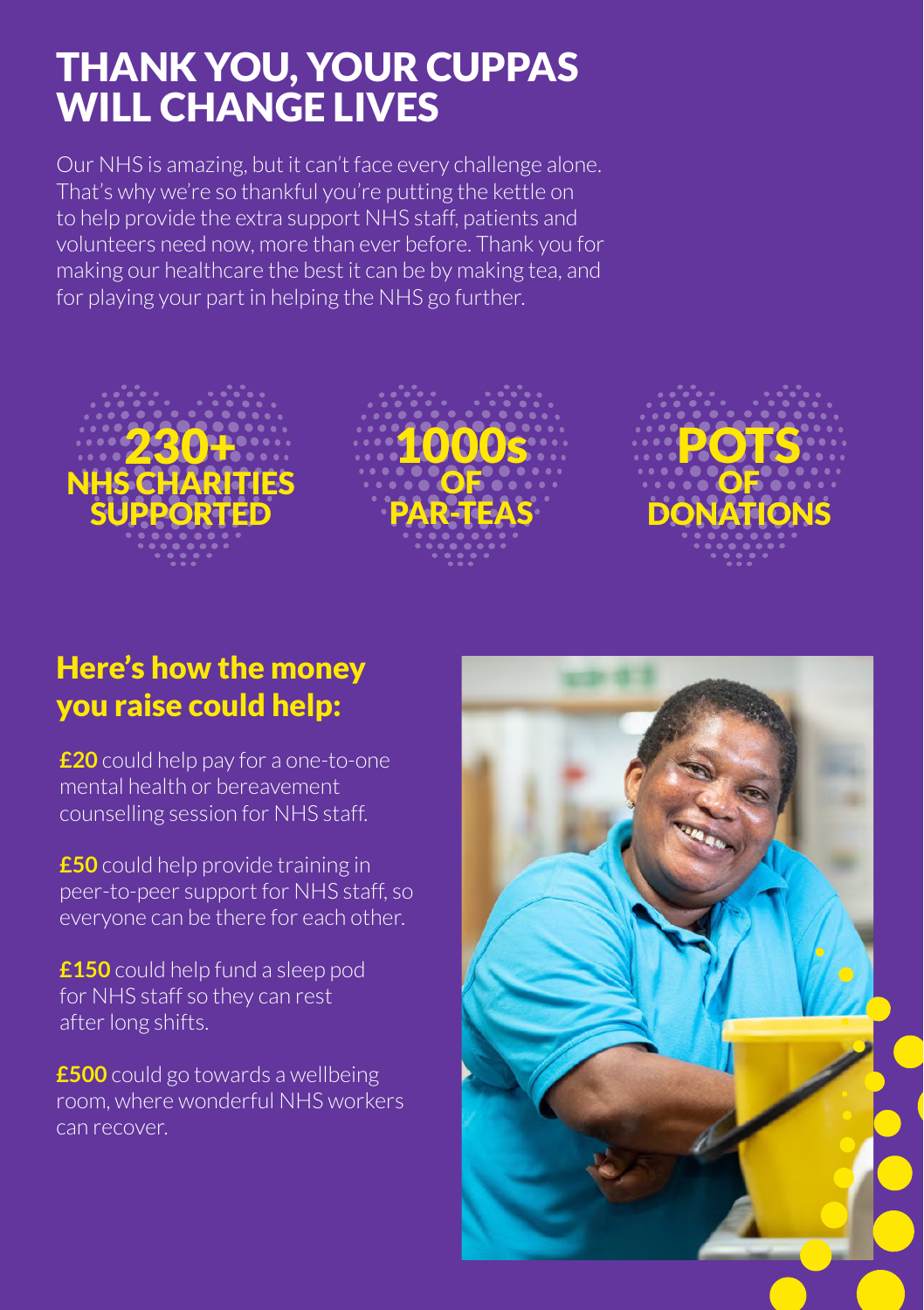# 'PAR-TEA' PLANNING MADE SIMPLE

Let's get this par-tea started! From helping you brew the best NHS Big Tea party ever, to showing you how to put more pounds in the pot, we'll help you every step of the way.

### Set a date

We want the entire nation to be awash with tea in July, which is when we're asking you to hold your NHS Big Tea party. Host it on **5th July** in celebration of the NHS's 74th birthday, or choose **any date that suits you.** 

#### Invite your brew crew

Whether you're taking over your town hall in the name of tea or inviting your bes-teas round for a cuppa and a natter, letting your invi-teas know about your NHS Big Tea is key (just like the right amount of milk in your perfect cuppa). Download your event posters and get them up, and share your invite poster on your socials. You'll find everything you need here – **nhsbigtea.co.uk**

#### Top Tea Tip

Your QR code stickers are your fundraising friend. Stick them to your posters, donation jar and everything else. They'll take your tea buddies straight to your Just Giving page.

nhsbigtea.co.uk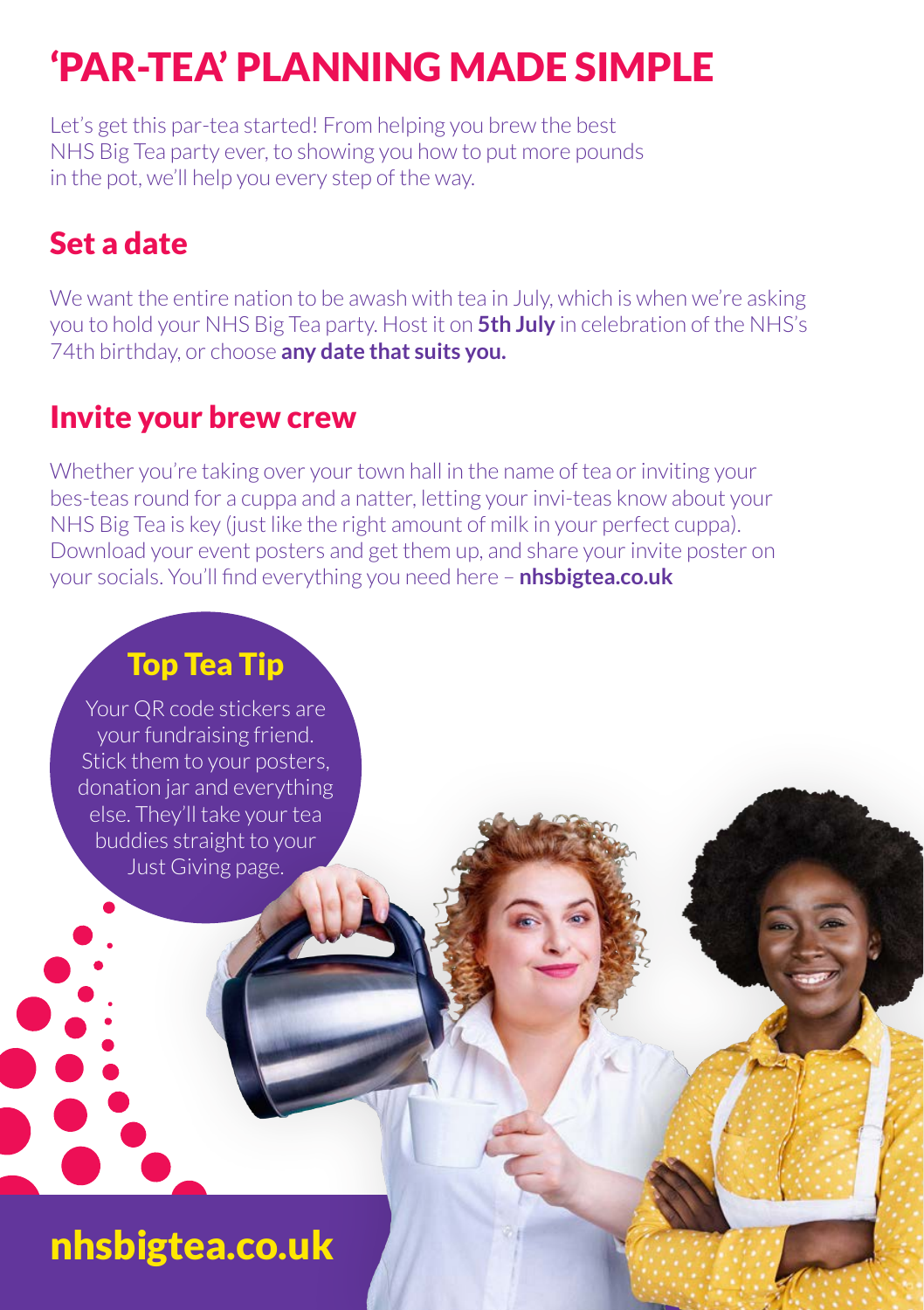# HOSTING IS AS EASY AS ONE, TWO, TEA





It's the day your fellow tea-lovers have been waiting for – your NHS Big Tea party! Put up your bunting, arrange your food flags (all waiting for you online) and stick QR codes near your cups, food and games to squeeze every last donation.



#### Step 2

Your tea crew has arrived. It's time to put the kettle on! Keep the tea and the donations flowing, add a great big splosh of chatter, have a lovely catch up and raise a cup and saucer to our amazing NHS.



#### Step 3

Amid the clatter of tea cups, brew a really nice fundraising pot. You could sell or auction whole cakes for your tea tribe to take home, play our game 'guess the number of tea bags' or dish out any leftover pieces of cake or traybake in exchange for donations.

#### Top Tea Tip

A game like guess the number of tea bags is a great way to add a splash of fundraising fun to your tea party. Charge £2 per guess, and closest wins a prize of your choice.

#### 650+ Projects Funded

Every kettle boiled will give support to those who need it most, by providing essentials like a place to rest and counselling for exhausted staff or training for community volunteers.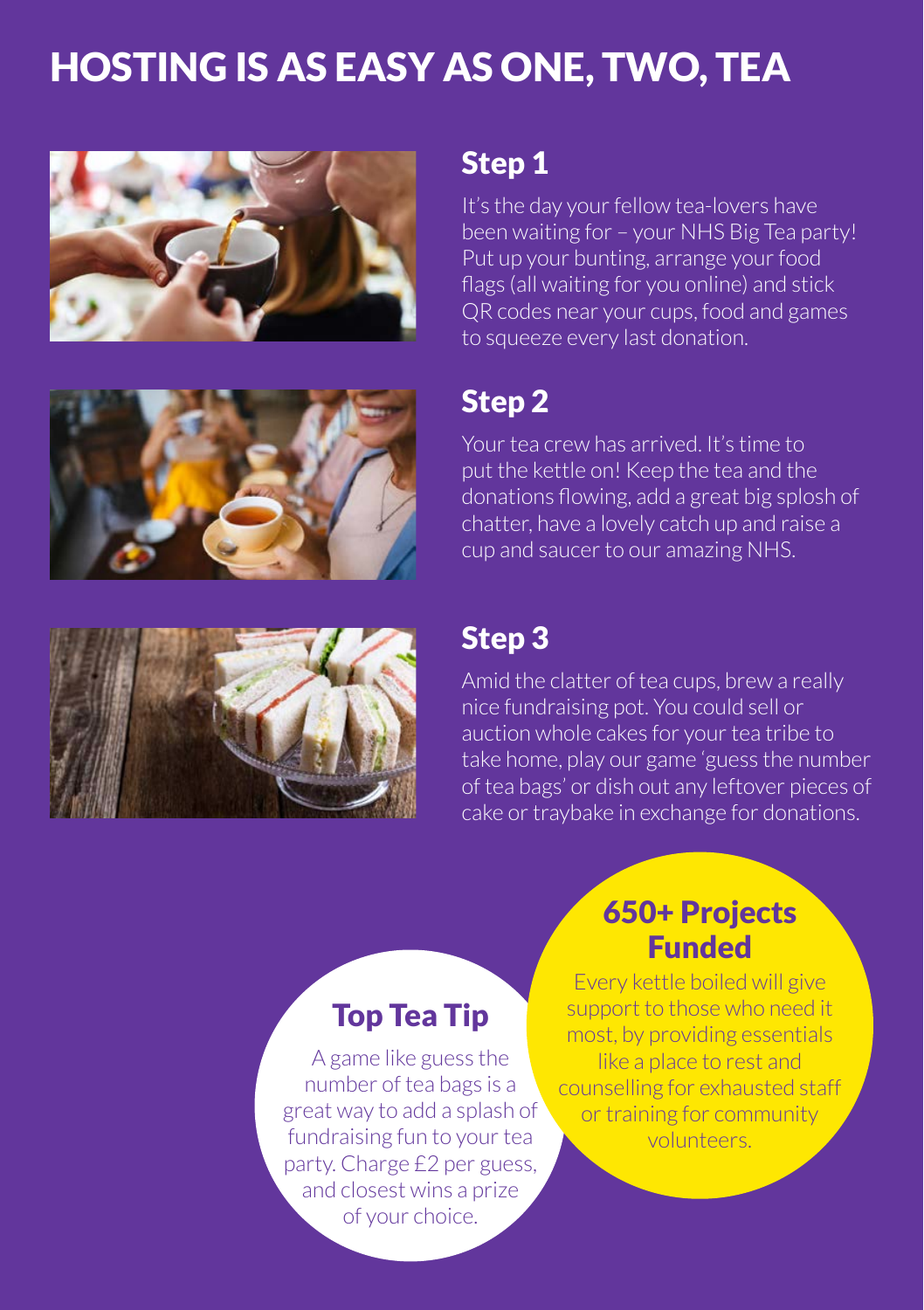# ONE DONATION, OR TWO?

You've baked, you've brewed, you've poured, you've even done the dishes. It's now time for the really exciting bit – your NHS Big Tea count up.

#### Ways to pay in your fundraising

*<u>ONLINE:* The quickest, easiest way to collect</u> funds is via your JustGiving page. All your tea-fuelled funds will be sent to NHS Charities Together or the charity you are fundraising for and you do not need to do anything further.

#### Top Tea Tip

Let your invi-teas know how much you raised with our downloadable thank you poster. You might even squeeze a last donation from those who couldn't make it.

- **• CASH:** Please do not post cash donations. If you have cash donations to add, simply pay the money into your bank account and then donate the amount to your JustGiving page.
- **•• OTHER:** For other ways to pay in your donations, please see the back of the Paying-in Form or get in touch at: **hello@anhsc.org.uk** or **0300 303 5748**



#### Don't forget to spill the tea!

We can't wait to hear about how much fun you had with tea. Please share pics on your socials. And don't forget to tag us.

#### **@NHSCharitiesTogether**

- **@NHSCharities**
- - **@nhscharitiestogether**
- **in** @nhs-charities-together